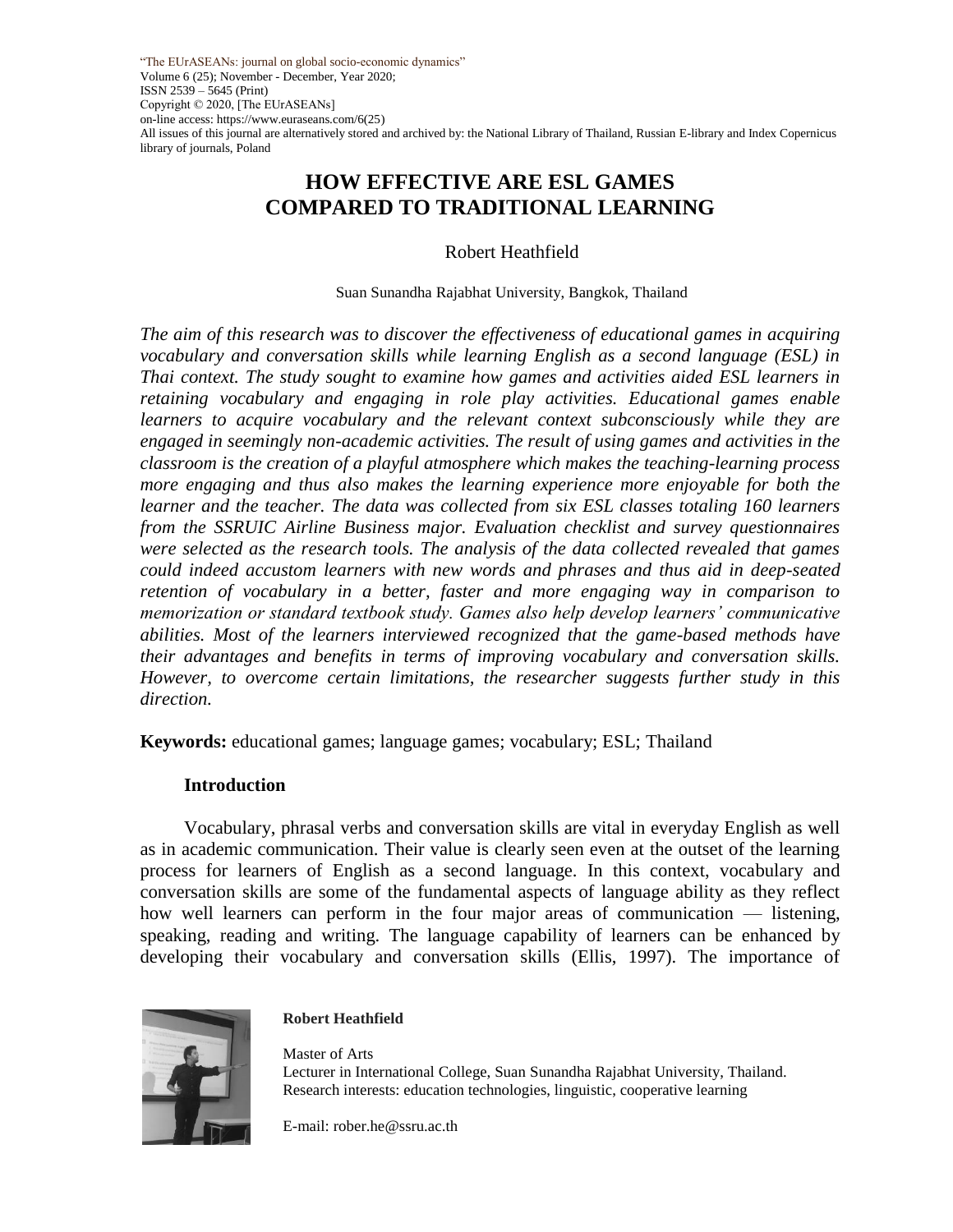vocabulary retention is crucial as vocabulary learning is often considered an arduous and tedious process. There are many varied approaches that have been introduced over the years to help ESL learners develop and learn vocabulary and acquire conversation skills, i.e., watching English-speaking TV channels or films with subtitles, listening to English music, reading books or newspapers, watching vlogs on YouTube, using phone applications, playing web-based and mobile games, etc. Using games as a teaching and learning method is very popular in many countries around the world.

Although, it seems that within Thai education system, vocabulary and conversation skills, teaching and learning belong to the most neglected areas of the ESL process. Inadequate knowledge of sentence structures and vocabulary is considered as one of the major problems in learning the language. Teachers mostly teach Grammar formulas to be memorized thus teaching English without using even a single language activity. As a result, learners understandably get bored and lose interest in the learning process as such. As memorization is the main learning method, motivation decreases in the classroom.

This study explores the effectiveness of using games as a vocabulary and conversation skills teaching technique in the classroom in SSRUIC. This interesting method can be used for facilitating vocabulary retention in other environments too.

### **Research Questions**

This research aims to look for answers to the following questions:

1. How does the use of language games affect the retention of vocabulary and conversation skills?

2. Do games enable learners to progress more quickly in applying words in various contexts?

3. Does the use of games and activities have any effect on class discipline?

### **Significance of the Study**

This study should be useful for ESL teachers in general and also for learners at every level, age and ability. In particular, it helps with understanding the importance of using games while teaching new words and having basic conversations with/among ESL learners. The study should also help them become accustomed with a number of methods for English language teaching and classroom strategies and inspire them to initiate a variety of activities according to the requirements of their learners. This can ensure effective classroom management as well as increase learners motivation levels during the classroom learning process (Davies & Pearse, 2000).

### **Literature Review**

There is a plethora of research and teaching resources that show that games and activities are an essential part of learning English as a second language. "If language structure makes up the skeleton of language, then it is vocabulary that provides the vital organs and flesh," (Lewis, 2006). Sometimes it can be difficult to comprehend a sentence spoken with some grammatical mistakes, it is almost impossible to convey anything without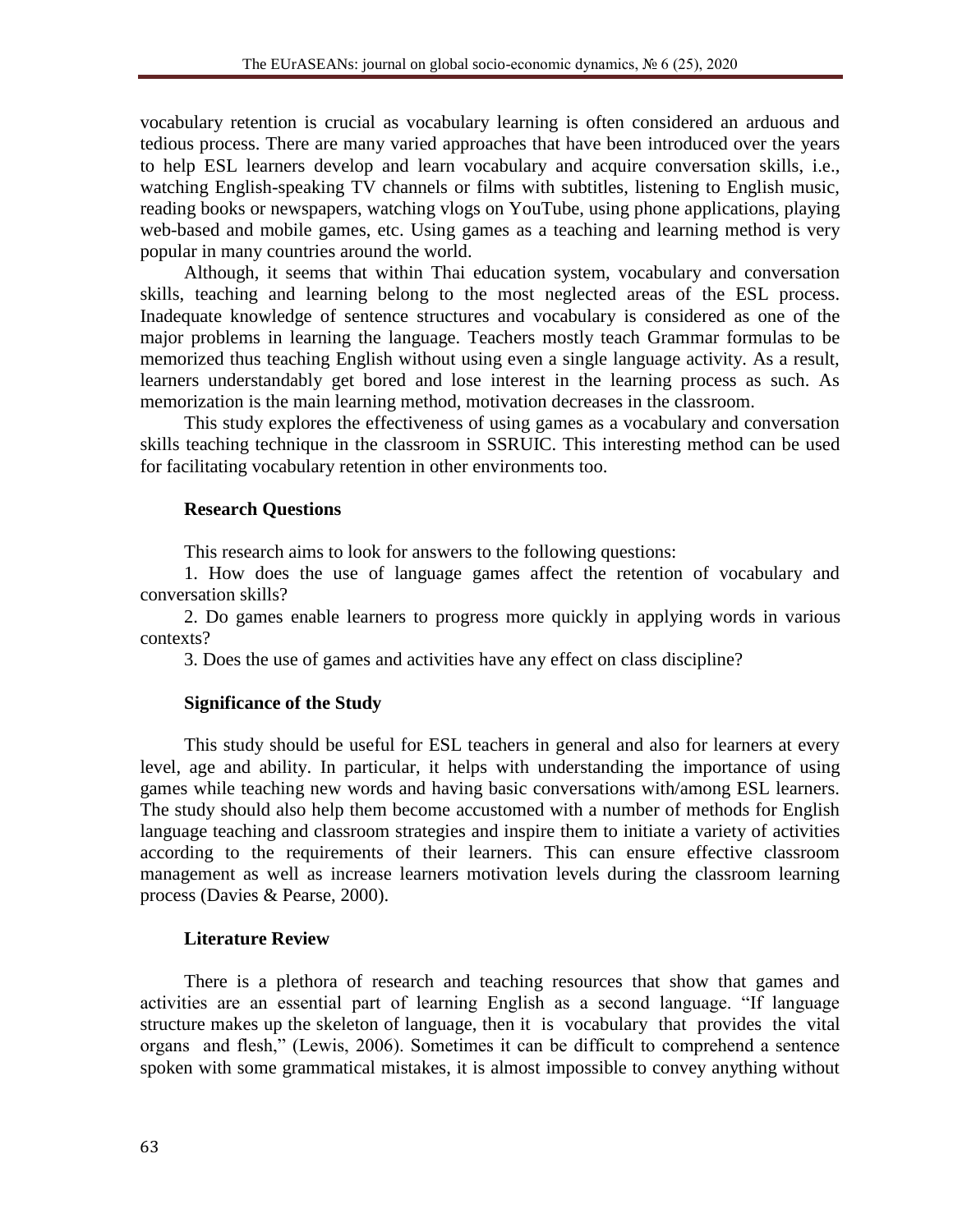# HOW EFFECTIVE ARE ESL GAMES

accurate vocabulary and so we see the importance of vocabulary over the favored grammar (Dolati & Mikaili, 2011).

―Game has its potential as an educational tool for literary training; and can motivate and engage learners especially the quiet and passive ones in the whole learning process" (Huyen & Nga, 2003).

Vocabulary-learning language games help and encourage ESL learners as they sustain their interest. Games result in fun and motivation for learners making them learn new items effortlessly. Some games can be quite informative and enlightening too. Educational language games play a vital role in learning basic language skills. Games area "form of play governed by rules.‖ However, they can be relished only if they are entertaining (Byrne, 1987). They should not turn out to be a heavy preoccupation; rather provide a break from routine exercises, making learners utilize the language as amusement.

Likewise, Hadfield, J. (1990) labels language games as a blend of rules and fun aimed to achieve a goal. There are many types of language games that can be used according to the level of learners. Whereas learners may learn language significantly and effectively via games (Hunt & Beglar, 2002), positive criticisms from teachers or learners can help both to adapt the classroom based on needs' analysis. They can measure in real time whether learning objectives were achieved or not, without any outside review or input.

#### **Research Methodology**

For this procedure Kurt Lewin's action research process was used by the researcher. To measure the effectiveness of learning vocabulary and conversation skills through games, several games were applied and where necessary adapted to examine whether and how games could aid learners in learning vocabulary and getting conversation skills in an adequate manner. The researcher used a selection of simple language games and activities like cataloging, elimination, sign your name, name ten, charades, draw it and pigeonhole in the chosen classes, the details of which are as follows:

*Catalogue Game*. The teacher divides learners into four groups, and each group is supposed to write down as many words (either on paper, or on white board) as they could remember from the unit covered that day. The team with the higher number of words wins. This game requires pens and papers, or a board and board markers. Also, this game get the learners animated when a countdown clock is used.

*Elimination Gam*e. The class is divided into four groups, and each group of learners forms a line. The teacher lists the vocabulary words or phrases randomly on the white board. When the game begins, each group of learners pronounces and defines the word or phrase. If they did it correctly, the word or phrase gets erased from the board. The team that has erased the most words or phrases first, wins. This game requires a board and board markers only.

*Sign Your Name Game*. The class is divided into two groups to form two circles, inner and outer one. In each circle, one learner asks a question from the learner facing him/her on their turn and on a correct answer is then signed on his/her sheet. The team with most signatures wins. The materials required for this game are paper and pens/pencils.

*Name Ten (Cheeky Monkey)*. The class is divided into four groups. The teacher sets a topic or a category and the learners write ten words related to this topic as quickly as they can. The first group to write ten correctly related words shouts 'Cheeky Monkey' to get a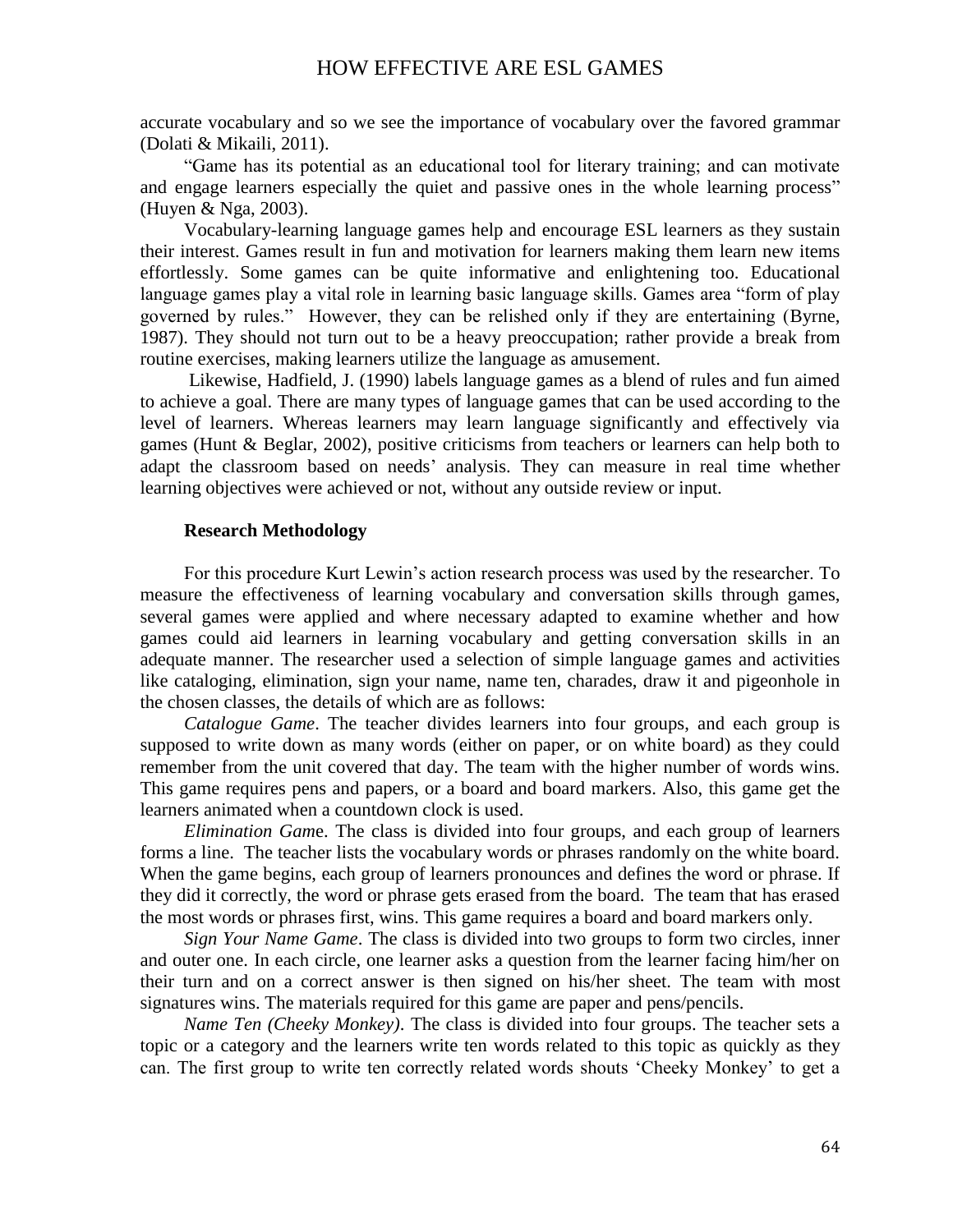point. The team with most points wins. The materials required include paper and pens (or a whiteboard and markers).

*Charades*. The class is divided into four groups. A member from each group comes to the front and shows the word or phrase picked from a basket. The other group tries to guess the word or phrase being demonstrated to them. When guessing correctly, each team gets a point and then the team with the most points wins. The materials required for this game include a basket and small pieces of paper.

*Draw It.* The class is divided into four groups. Each learner of the group comes up to the front, picks a card with a word from a hat and then draws a representation of this word or phrase on a board. The team with the right guess gets a point, and the team with most points wins. The materials required for the game are a hat, pieces of paper, a board and markers.

*Pigeonhole*. The teacher writes word groups on the board and the learners have to organise the words into correct pigeonholes according to the topics discussed earlier in class. The team with most correct words in each category wins. The materials required for the game are pens, paper, board and board markers.

While several games were inserted into each lesson plan, the researcher observed and recorded the learner's reactions and emotions for each activity. The instruments used were questionnaires, interviews and post-game surveys.

The analysis is qualitative in nature. The population of the study consists of several English Language classes, all among the SSRUIC learners in the academic year 2018-2019. The samples for this study were collected from six English ESL classes totaling to 160 learners from the SSRUIC Airline Business major.

#### **Results**

The results are divided into two categories. The first section looks at the teacher's opinions and recordings gathered from the evaluation checklist filled in at the end of each class during the sampling period. The second section looks at the results of the survey questionnaire designed to understand the feedback from learners about the effectiveness of games for teaching vocabulary and conversation skills.

#### **Evaluation Checklist Results**

Following is the feedback of teachers about their experiences during the sample period.

Could you meet your learning objectives? It was recognized that at the end of each lesson, the learners were able to retain the definitions of words and most of the learners could successfully use vocabulary in regular spoken phrases. It was also observed that the learners could create their own sentences by using words that they had just learned during the games.

Was there adequate class time to include the games and activities and achieve your required learning outcomes? The class time was three hours. Adding games could adequately fit in the class time by using the usual recapitulation time at the end of the class with the addition of an extra activity before the 15-minute break proved a good motivation lift to each study session.

Was it easy to explain how to play the games and were the learners able to understand sufficiently enough to play the game appropriately? All the learners made a mess of each game the first time that they were explained. Thus, the learners required repeated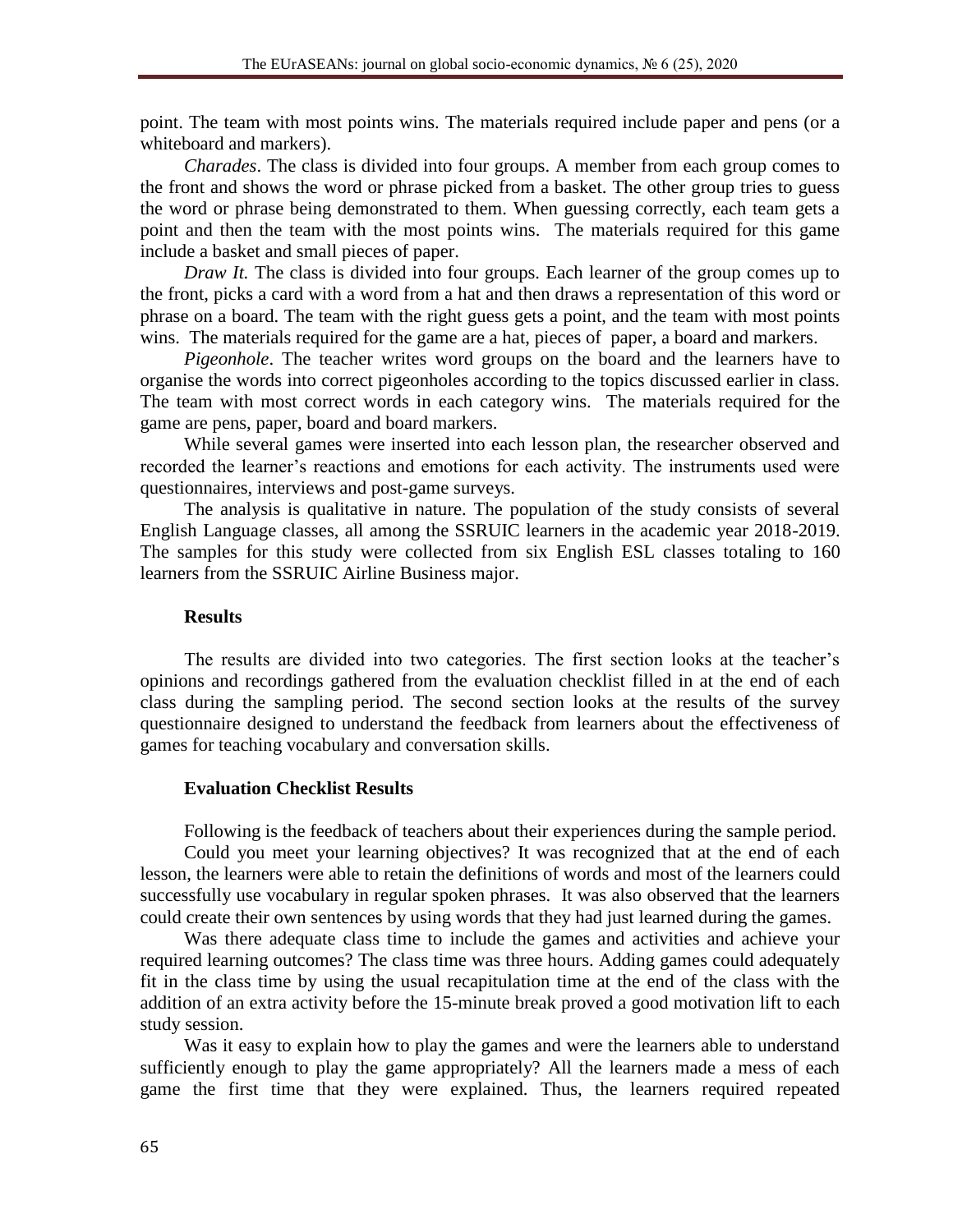explanations. However, once the students became familiar with how to play each game or activity, they quickly became very effective in them.

Was the vocabulary appropriate and context-based? All vocabulary was selected from the relevant textbook.

What type of behavior did you observe among the learners? Most learners were easily engaged, but some were reluctant to be involved and some started talking. Overall, most learners were happy to participate in new games and activities as well as to learn new words. They were motivated and enjoyed all the activities, especially the fun games like Name Ten or charades. It was noted that the learners particularly enjoyed the competitive aspect of the games and the countdown timer always provoked extra motivation in the learners, even those who were reluctant to be involved at the start.

Was there a problem with discipline during the game activities? During the groupwork it was observed that the environment could get messy and a little disordered but overall the learners stayed engaged. There was the odd tendency for some learners to be distracted if the games went on a little too long. This was countered by the teacher being aware and continuing to engage those learners whose attention waned.

How was the learner engagement during the activities? The learner engagement was much higher than in other classes where games were not played.

#### **Teachers' Class Survey and Interviews**

The survey from the teachers' perspective was based on the classroom observations and learner feedback interviews.

1. Use of games is a good classroom strategy to aid learners in their retention of vocabulary and getting accustomed with natural English phrases. Only 60% of the respondents strongly agreed that games helped learners increase their vocabulary and natural English phrases whereas the rest of 40% agreed to it. Overall, all the respondents agreed that games facilitated learners' vocabulary and natural English phrases' retention.

2. Games enable teachers to create appropriate and relevant language contexts. All the respondents agreed that games and activities facilitated the creation of appropriate and relevant language contexts. 100% of the surveyed were positive about this statement.

3. ESL games and activities motivate and assist learners as they maintain their focus in the classroom. 90% of the respondents strongly agreed with this statement while 10% agreed with the statement. Almost all the learners interviewed found games and similar activities helpful for learning new words and phrases.

4. ESL activities and games create a more motivated learning environment. 80% of the respondents strongly agreed that vocabulary games motivate learners to learn English, whereas 20% agreed to it. None of them disagreed with this statement.

5. Is the classroom disorganized and too loud because of games and activities? 40% of the respondents agreed that the classroom was disorganized and too loud because of games and activities, 40% somewhat disagreed with this statement, and 20% of the respondents strongly disagreed. Overall, most of the respondents disagreed with the statement.

6. Games and activities create a fun and relaxed environment, so learners retain information more effectively. 50% of the respondents strongly agreed that games and activities create a fun and relaxed environment; 40% somewhat agreed whereas 10% chose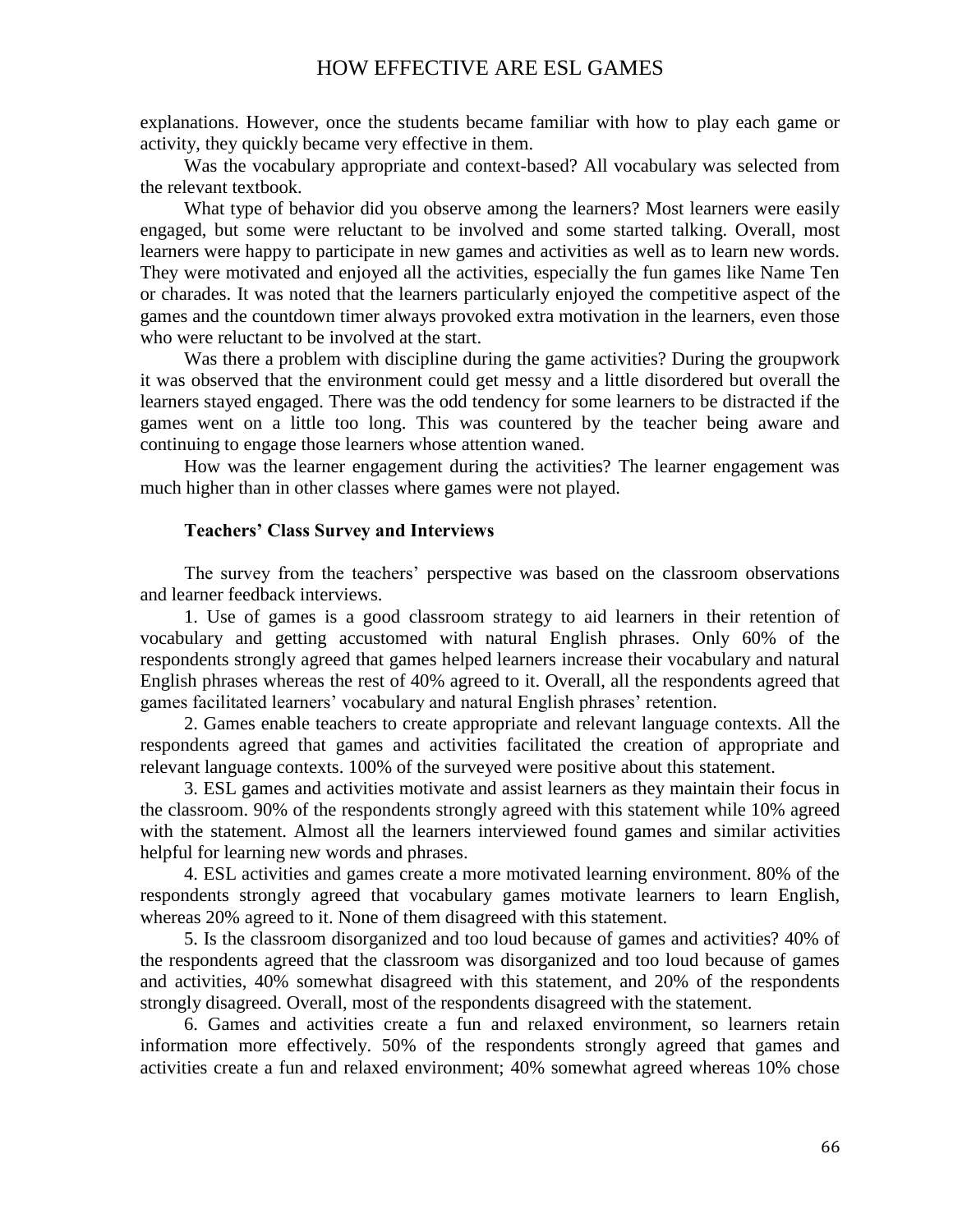the option "undecided". Most of the respondents considered using games as being helpful for learning.

7. Using games and activities disrupts the normal flow in the classroom. 10% of the respondents agreed with this statement, 20% were undecided, 40% disagreed and finally 30% of the respondents strongly disagreed. This division shows that there were mixed views among the respondents as to using games and similar activities which are different from the usual learning experience.

# **Learners Questionnaire Results**

All the learners who participated in this study were given a basic questionnaire in addition to those learners who were selected for an interview during the research period.

The learners' behavior was observed by the researcher and then they were asked to complete a very simple questionnaire which contained two questions only.

8. Have you played language games and activities in an ESL class before?

90% learners were never taught with the help of language games and similar activities, thus, it was a completely new experience for them.

9. How was your experience of learning by playing games and activities?

Most of the learners found it a very good experience to learn English vocabulary and phrases through games.

# **Discussion**

Teaching ESL in Thailand has been improving year on year for many years. Still, some English teachers are unfamiliar with many newer ELT techniques. Incorporating games and similar activities into the process of teaching vocabulary and natural English phrases in the local lesson plans has proved to be very beneficial, although it might take some extra time to adjust to this new methodology. However, once applied, the feedback was overwhelmingly positive. Time management was the main issue since combining traditional textbook teaching with a few vocabulary games in one class requires some replanning.

Some of the learners insisted on using bilingual definitions of the words, but the games made a difference and in fact caused the learners to do some peer-to-peer teaching as part of the activity. The learners remained positive and motivated about the introduction of such new activities, thus, they gave highly positive feedback. Although the percentage of the learned new words and phrases increased, the traditional order of the classroom was disturbed, especially during highly competitive activities. The traditionally silent atmosphere in classrooms got disturbed by the learners' movements like getting up, running to the board, or standing in rows and circles.

One of the most beneficial effects of using games and activities was the increased interaction amongst learners, which resulted in better communication skills as well as more friendly and competitive atmosphere. Another essential aspect of these activities was the kinesthetic factor.

The lethargy of the classroom was eliminated in two ways: first by movement as such, second by the nature of game activity itself. The activities provided a break either in the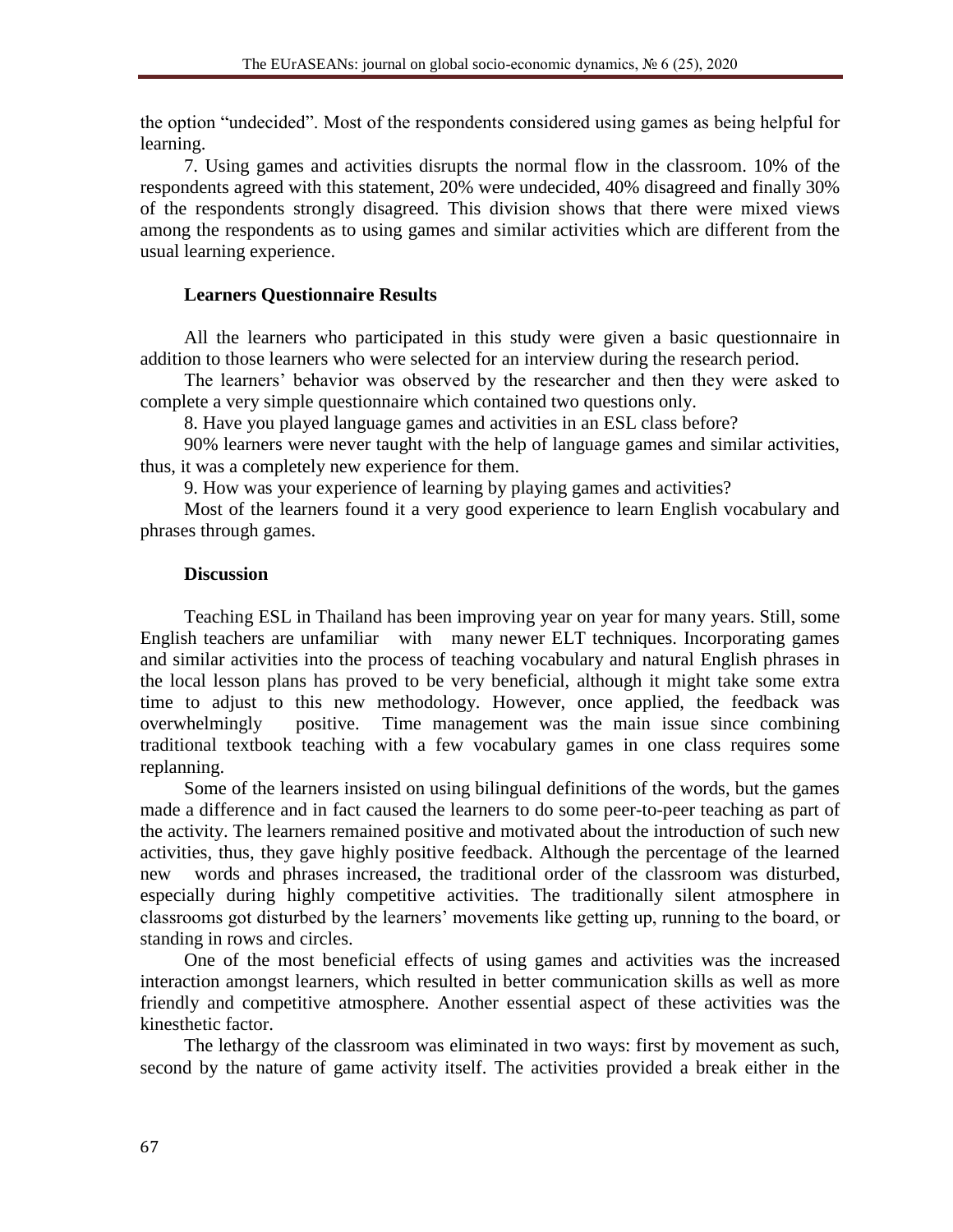# HOW EFFECTIVE ARE ESL GAMES

middle or served as a relief at the end of the class, often both. At the same time, the learners continued learning new words, definitions, spelling, pronunciation, etc.

Despite all the positive factors above, the classroom could not exactly recreate a reallife situation. However, the shuffling of games and activities ensured the learners' remained focused and their vocabulary and natural English was more enhanced as compared to the classes where language games were not introduced at all.

### **Conclusion**

Games and similar activities familiarize learners with new vocabulary and conversational phrases and thus help them retain information more accurately and more quickly, they help develop learners' conversational abilities.

Games and activities encourage ESL learners to absorb words and phrases while having fun and enjoying their learning experience, particularly when such activities garner a friendly competitive environment which ensures the learners' interest and focus.

Games and activities therefore lead to a higher level of motivation among ESL learners as they are encouraging them to get involved and actively engage in activities and apply the language in simulated real life situations. The use of games and similar activities during classes motivated learners to continue their ESL studies on their own via mobile apps. Therefore, the study also proves that games are an excellent source of encouragement for ESL learners.

However, it has to be also acknowledged that there are many other teaching and learning methods that can be utilized and should not be ignored simply because fun games are being used.

#### **Recommendations**

Language games and similar classroom activities should be incorporated into everyday ESL learning environments for more effective learning and higher motivation of learners at all language proficiency levels. All the teachers should be given access to such activity materials. Benefits of using English language games and activities should be more clearly demonstrated to the educators.

#### **References:**

Byrne, D. (1987). *Techniques for classroom interaction*. New York: Longman.

Davies, P. & Pearse, E. (2000). *Success in English teaching*. Oxford: Oxford University Press.

- Dolati, R & Mikaili, P. (2011). Effects of instructional games on facilitating of learners' vocabulary learning. *Australian Journal of Basic and Applied Sciences*, 5(11), 96-107.
- Ellis, N.C. (1997). Vocabulary acquisition: Word structure, collocation, word-class, and meaning. In: N. Schmitt & M. McCarthy (Eds.), *Vocabulary: Description, acquisition, and pedagogy*. Cambridge: Cambridge University Press.

Hadfield, J. (1990). *Intermediate communication games*. London: Nelson.